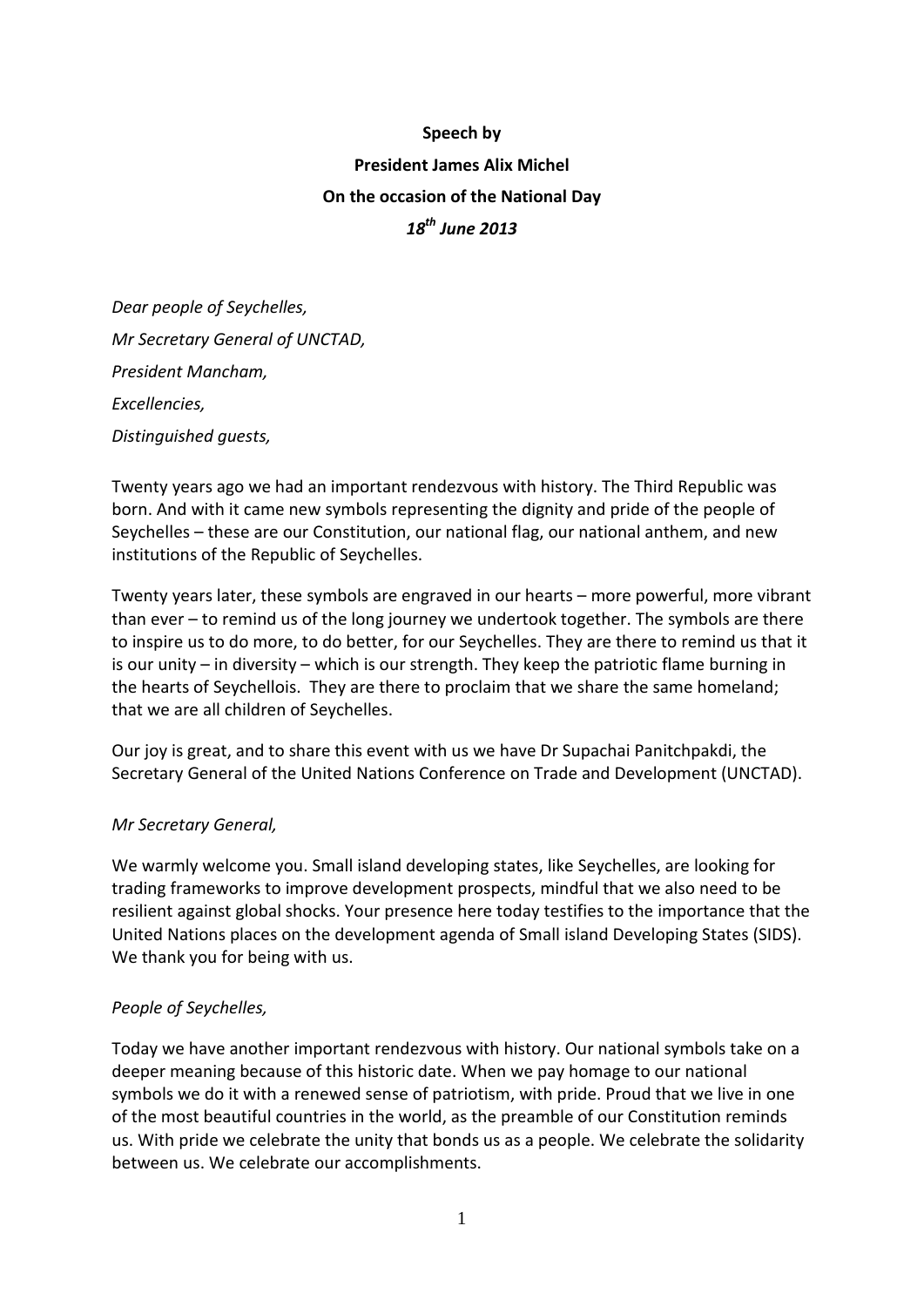We have achieved much since 18th June 1993. The results are before us.

We have all contributed towards our success as a proud, resourceful and hard-working people.

We are considered an example and a model throughout the world. A model of peace, unity, tolerance and good governance. I will always ensure that we stay that way.

During these 20 years we have continually strengthened our democracy. We have a participatory democracy, through consultations. The rule of law prevails.

We have considerably improved the situation concerning order, peace and security.

We have fixed our economy. Today it rests on a solid foundation that will assure our future.

Over these 20 years our country has been transformed economically and socially, where resources have been well developed and managed; where the wealth of our country goes into improving the quality of life of all its citizens; where we are committed to work hard. To work even harder for our New Seychelles.

A country where our elderly citizens are able to live in dignity and comfort.

A country with a strong social conscience, where we continue to build houses for our people.

A society which cherishes social justice.

A society where we continue to maintain systems of free education and health care, in spite of the challenges to strengthen and improve them.

On the economic front, in 1993 our GDP per capita stood at US\$6,400. Twenty years later it is US\$13,900.

In 1993 our gross domestic product was US\$469M. Twenty year later it has reached US\$1.2B.

In 1993 our foreign exchange reserve was around US\$35M. Today the foreign exchange reserve is more than US\$345M.

In 1993 we were classed as a middle-income country. Today Seychelles is defined as an upper middle income country.

In 1993, the United Nations Report on Human Development ranked Seychelles as 63rd, and categorised it as a country of average human development. In 2013 Seychelles is ranked 46th in the world and first in Africa. Today we are rated as a country of very high human development.

We have also achieved a lot of success on the international scene. Our pro-active diplomacy is recognised and is solicited. We have contributed to international security and in the fight against organized crime. We have assisted in the mediation of conflicts. As a spokesperson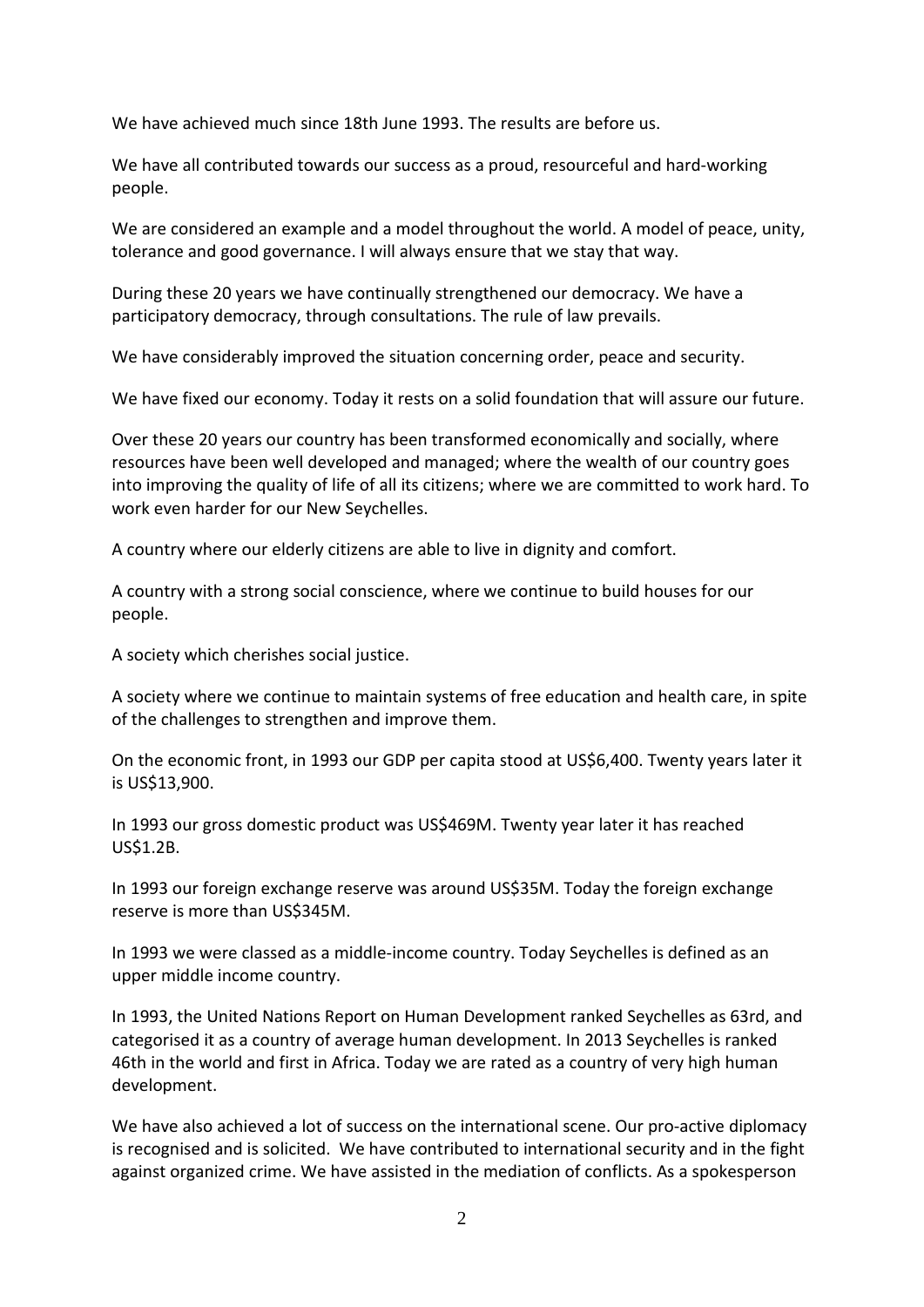for Small Islands States we have made our position clear on environmental challenges, including climate change. Seychelles' positive image is reflected in the mirror of the world.

# *Dear people of Seychelles,*

These are eloquent statistics. The progress we have achieved since the foundation of the Third Republic is phenomenal. This is recognised by the international community. We are proud of our accomplishments – and rightly so. But it did not happen by the waving of a magic wand. We had to make many sacrifices. We had to face a lot of difficulties – especially at a time of unfavourable international economic climate. We had to take some tough and unpopular decisions. Objective decisions that were above politics. We persevered. We demonstrated our resilience. We remained united. We worked hard. And this has enabled us to reach the summit of the mountain, and see the horizon before us with much hope.

For our country to continue to prosper, we all have to work hard, and make our contribution. Hard work gives value to human dignity. Hard work is an investment in the future. We have to take our responsibilities seriously.

Our efforts and policies have taken us far. But we cannot rest on our laurels. We have to look at the future and find ways for us to continue progressing. We need to continue growing our economy in order to improve the quality of life of our people, create employment and generate wealth for our country. Economic growth has to impact positively on the lives of all people in society. It must benefit all Seychellois. This is how economic growth contributes to greater social justice. This is a principle I have always believed in. It is a fundamental principle that has always motivated me to work for the Seychellois people.

Social justice is the basis of our modern society. But one of the consequences of rapid economic growth and development is the emergence of social and economic gaps in our society.

One of our primary tasks is to correct all the inequities that may exist in our society. We must strengthen social justice.

Greater social justice comes through:

- Narrowing of the gap in the economic power of the Seychellois
- Creation of more opportunities
- Strengthening of our democratic institutions
- A socio-economic system that is healthy, strong, which does not leave any of its citizens behind
- Access to education, health, decent housing
- The practice of our rights, in full liberty, but also the acceptance of our responsibilities and obligations
- Work for all, and hard work;
- Ownership and empowerment of all Seychellois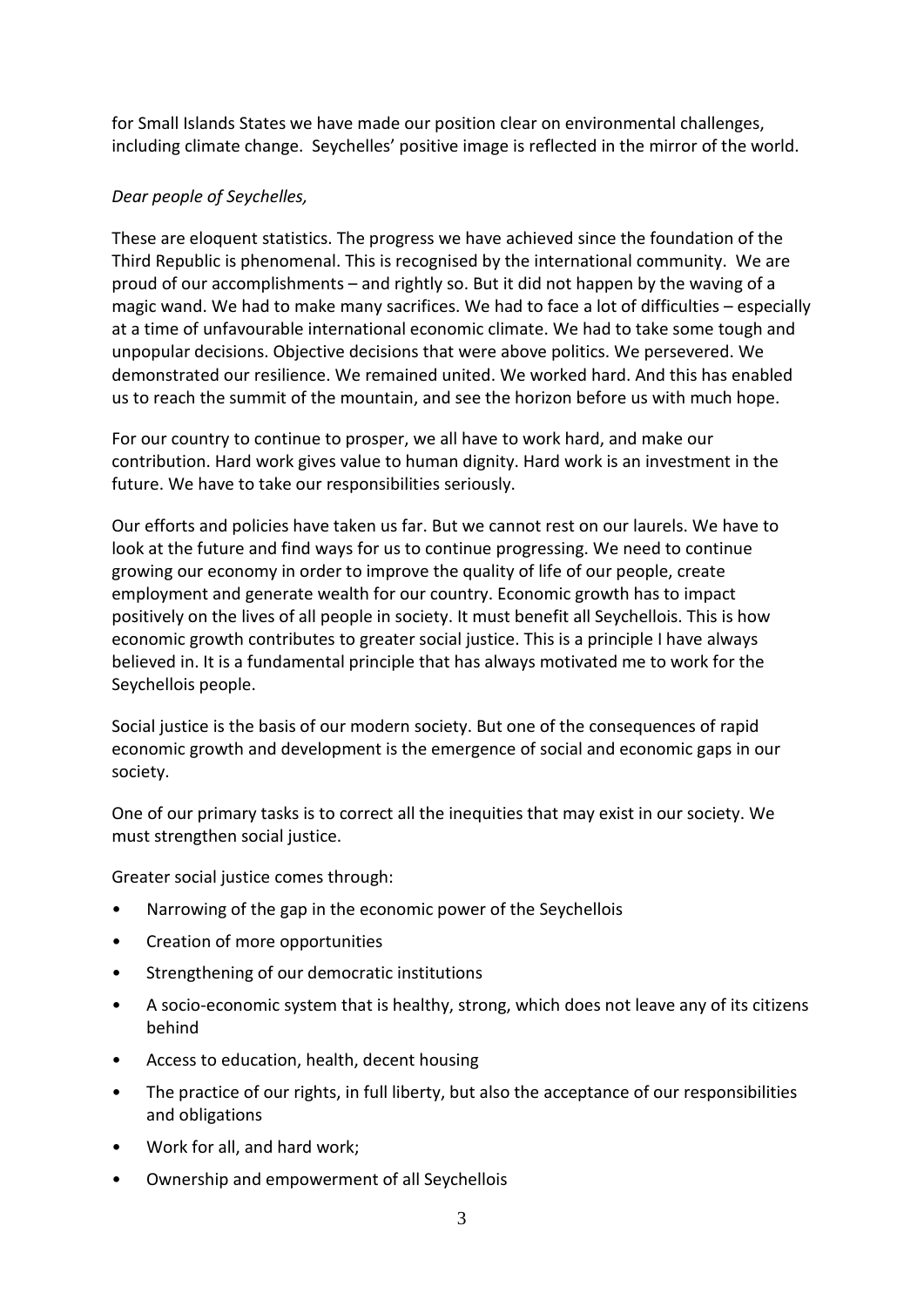For me – and I know for the majority of Seychellois – the two concepts of ownership and empowerment, which are closely linked, play a fundamental role in creating greater social justice. We have to take ownership of the New Seychelles. We have to continually empower our people to shoulder our responsibilities, our obligations, our health, our education, our economic and social activities …

When I speak of ownership and empowerment, I think particularly of small and medium enterprises. They are the engine of our economy. They are an important platform for the development of our country.

In the past, we have empowered big businesses. We did it well, intelligently, and with good reason. In this context, foreign investment has contributed enormously to bring our country to where it is today. We needed to create capital volumes necessary. We had to strengthen the Seychelles image in the world in order to develop our economic pillars. We did not wish to be left behind. Competition was fierce. We needed to create employment, Today we see the fruits and results of that policy.

The time has now come for us to empower small and medium enterprises.

With the solid foundation we now have following our economic reform, we need to enable Seychellois businesses to develop.

But it seems that there are still too many obstacles to starting and expanding a small business. One of the difficulties is the level of bureaucracy, which must be reviewed. The ministries and agencies which provide the services need to do more and better to help entrepreneurial Seychellois. They must help him to expand his business.

Another major obstacle is access to affordable financing. The Ministry of Finance is putting in place a new programme that has already been discussed with local banks. This will become operational next month. The programme will enable entrepreneurial Seychellois to set up their businesses within a reasonable period, without difficulty accessing credit and without bureaucratic constraints.

Overall, the programme will cover loans of up to SR3M. It will apply only to businesses in the productive sector. Interest on loans will vary from 5% to 7%, and the repayment period will be between 5 and 7 years, with a six-month grace period on repayments. The applicant's personal contribution will not exceed 2.5% of the value of the loan. To enable them to facilitate the launching of their businesses, they will benefit from tax concessions for a certain period. Government will also provide workshop facilities free of charge for a period of six months. After that they will pay a reasonable rent for the space they occupy. Land has already been identified at Providence for the necessary infrastructure. Work will start during the first half of 2014.

The Ministry of Finance will provide more details on this programme during the coming days.

Another important subject we are addressing is access to bank credit for the housing construction. Presently, it is too complicated, particularly considering the criteria and the interest rates that the commercial banks charge to secure a loan.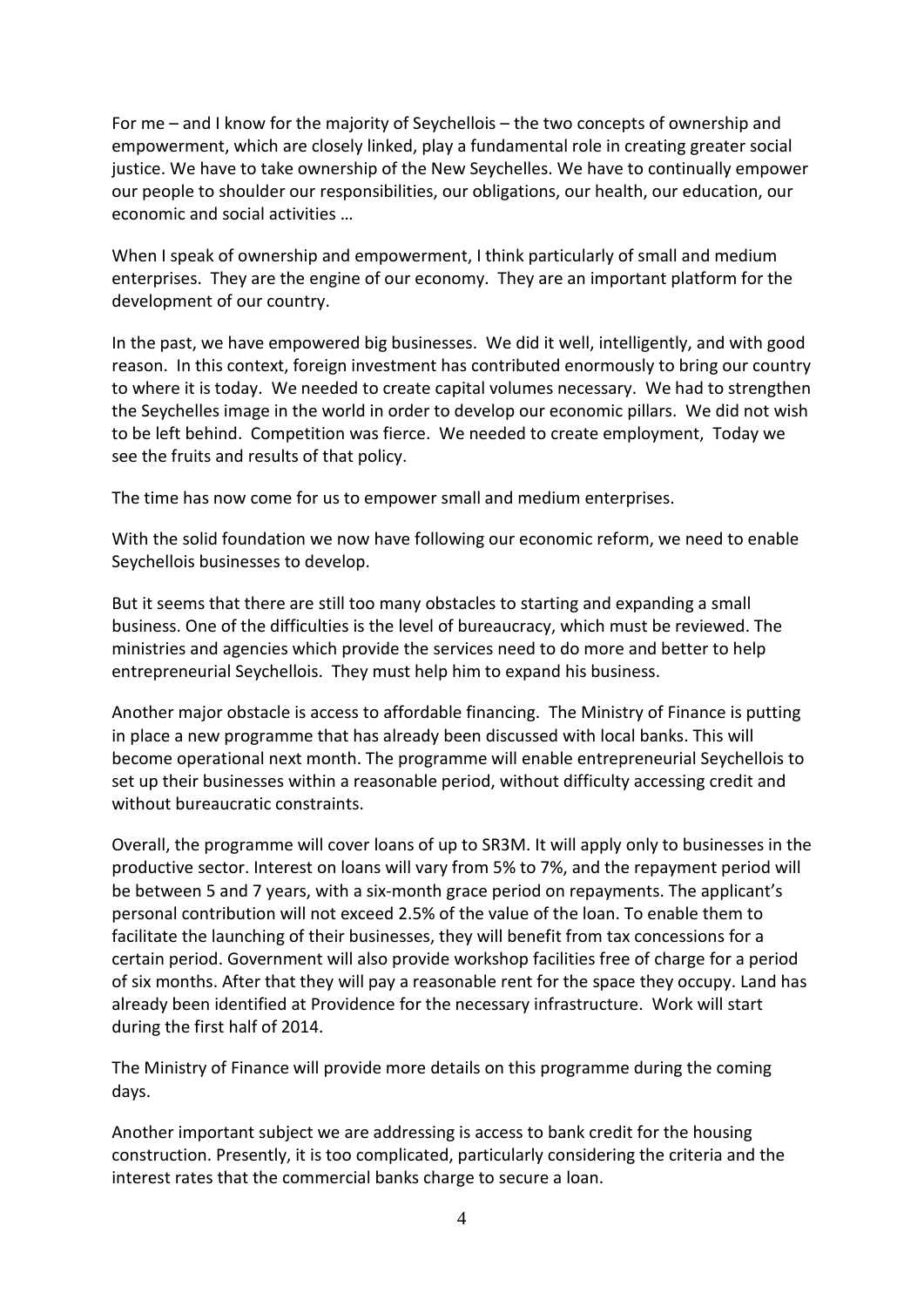To resolve this situation, Government will soon introduce a new programme called Smart Subsidy. This is a new partnership between government, the commercial banks and the Housing Finance Corporation (HFC) which will benefit certain categories of applicants who are either building or buying a house for the first time. Under the Smart Subsidy programme government will give a subvention to applicants whose individual salaries or combined incomes are between SR6,000 and SR20,000. The level of subvention will depend on the salary levels of qualifying applicants.

Applicants with earnings of between the minimum wage and just below SR6,000 will also be considered for the subvention on an exceptional basis if their personal contributions meet other criteria. For the rest of our people who do not fall in this particular category, I want to reassure them that my Government will always keep its promise to help them have their own homes through existing programmes. In this context, you will be happy to know that as from August 2013, the HFC will resume the disbursement of loans, while at the same time it will increase the second housing loan levels from SR200,000 to SR300,000.

#### *Dear people of Seychelles,*

The cost of living in an open economy like ours is dictated by several factors, many of which are beyond our control. I understand the difficulties of many families in making ends meet. As our economy grows, as our country becomes more prosperous, as we work harder, as we attract more Seychellois and foreign investment, we will continue to identify innovative ways to stabilize the cost of living.

Our economy has improved since 2008. It is time for the Seychellois people to draw more benefits from the sacrifices and efforts we've made. I consider it appropriate that we once again review the salary of Seychellois workers. I have given instructions to the Ministry of Finance to work on a comprehensive plan to ensure that the salaries of all Seychellois workers are reviewed, taking into account the country's economic capacity. This will apply for all salary levels, including the national minimum wage. This will ensure that both public and private sector workers will benefit.

The Ministry of Finance will set up a mechanism to help the private sector absorb the salary increase. Our aim is that this salary increase will take effect early in 2014. This will be in addition to the salary increases that will be implemented from 1st July this year.

#### *Dear people of Seychelles,*

Our economy continues to progress in the right direction. We continue to record growth. Growth depends to a large extent on investment – either domestic investment or foreign investment. We will always need our own Seychellois investors. But we will also need foreign investors. All countries that want to progress, that want to expand their economy, that want to create more wealth, need foreign investors. And Seychelles is not an exception.

We need foreign investors, and they need us. It is a fair partnership, with mutual respect. Foreigners must respect Seychellois, and respect our customs. And we must also show them our respect and courtesy.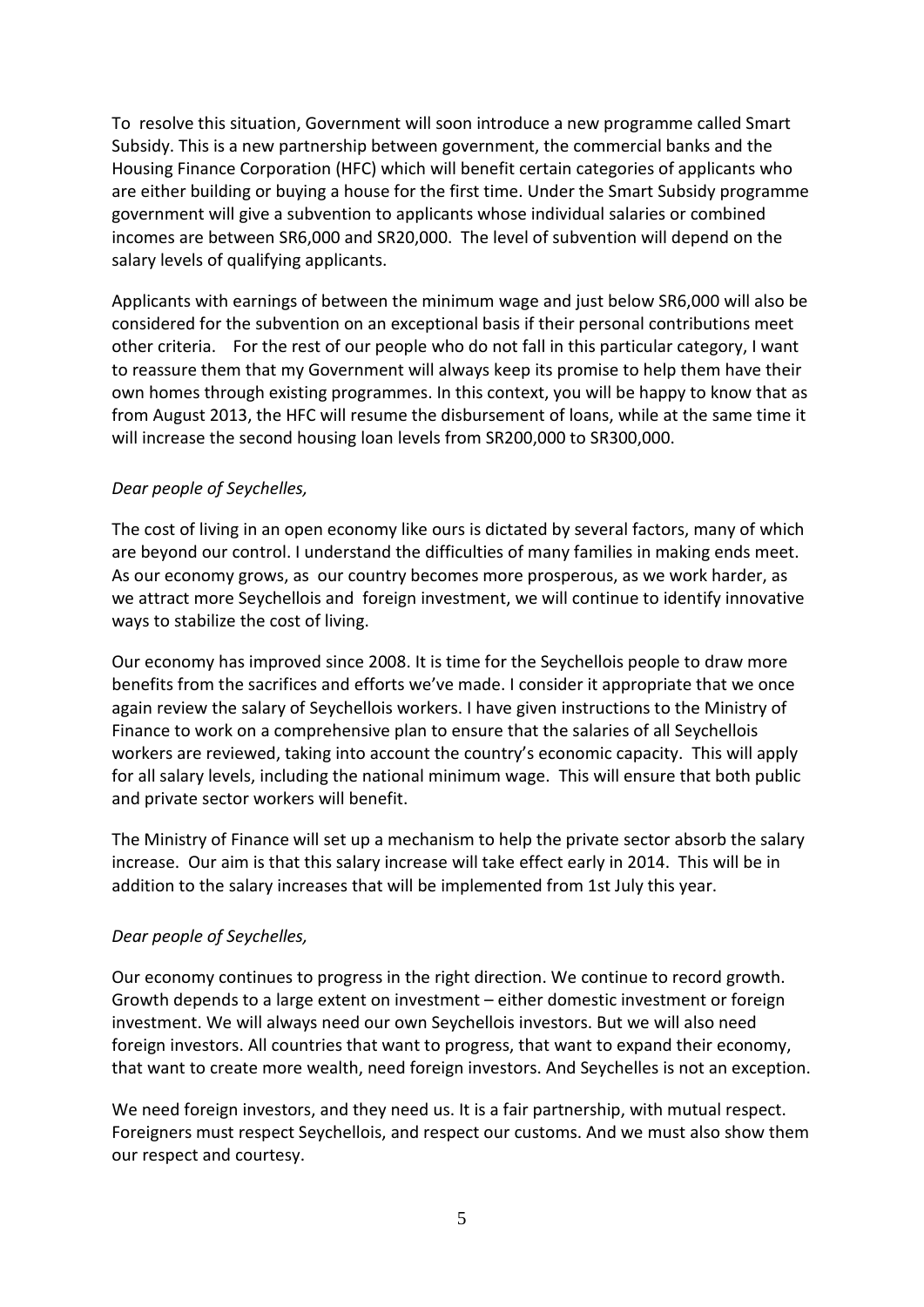We are in fierce competition with neighbouring countries to attract foreign investors. The moment they feel that there is a certain level of hostility towards them, they will leave and invest in another country. Who will suffer? It will be the entire country. It will be us, the Seychellois, who will suffer. Do we want to regress? Do we want to queue outside banks to draw US\$400 when we travel? Do we want to go back to the "pipeline" system? Do we want to return to the "black market" situation? Do we want to go back to the "don't have" situation? Let us not forget where we have come from. Let us appreciate where we have reached today.

Let us reflect carefully about our attitudes. Let us not discourage foreign investors by using a petty, hidden and selfish political agendas. Let us not frustrate them under the pretext that we are protecting our environment. This government – and I am going to insist on it – is recognized worldwide as one of the most fervent environmental defenders. Seychelles needs investment. We need development. A sustainable development that will never compromise our principles of good management and protection of our unique environment. Let us all come together for the development of the New Seychelles. A sustainable development in which the Seychellois always remain at the centre.

# *People of Seychelles,*

The development and progress of the New Seychelles are a patriotic task. It is the duty of all Seychellois. Twenty years of success and accomplishment enable us to view the future with optimism and confidence. But the prosperity and wellbeing of a nation are not measured by statistics alone. The quality of life and the level of social justice are also important indicators. That is why the strengthening of social justice needs to remain a priority in the coming years. We have to leave behind a legacy that is noble for the generation following in our footsteps.

# A legacy of:

- Greater social justice;
- National unity and solidarity;
- A culture and mentality of hard-work;
- A free, democratic and egalitarian society;
- Equitable and sustainable economic development;
- Participation of all Seychellois in the management and exploitation of our resources

# *Dear people of Seychelles,*

Twenty years ago, we made a new start. The past is behind us. Let us now look to the future.

After 20 years we have reached a new chapter in our history. It is true that our political history has in the past always been polarized. We have to continually dismantle barriers of polarization. We need to have *grandeur d'ésprit* – greatness of mind. We have to continue consolidating the New Seychelles. One nation, one people, with their diversity of opinions,